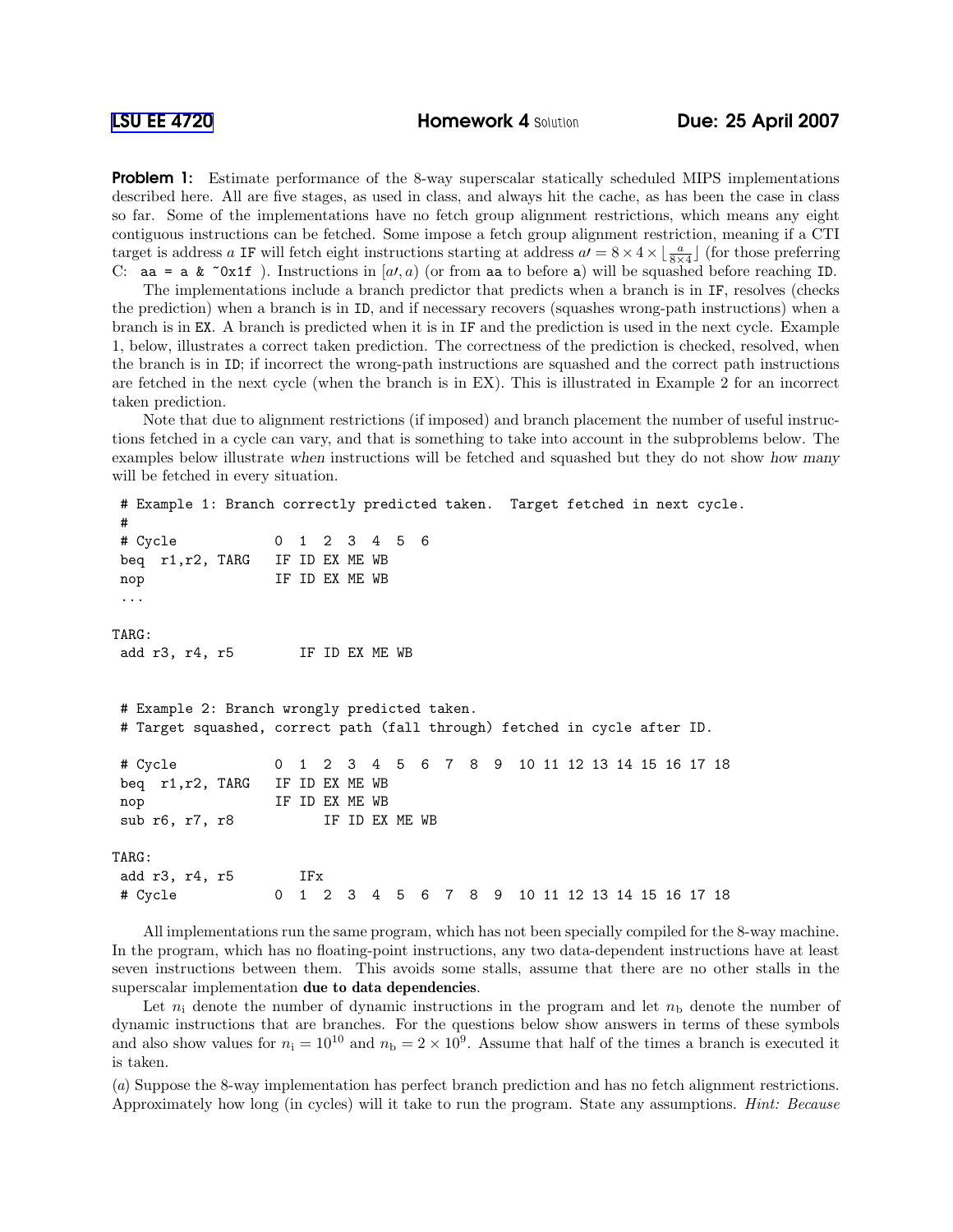of the branches it's  $> \frac{n_i}{8}$ .

First of all, if it weren't for branches execution would take  $\frac{n_i}{8}$  cycles. Performance is lost when a branch is not in the penultimate slot in a group. For example, suppose a taken branch is the first of eight instructions in ID. Six of those eight would have to be squashed. Because there is perfect branch prediction none of the instructions in IF are squashed. Only when a taken branch is in the last slot do instructions in IF get squashed, the seven following the delay-slot instruction. If a taken branch is in position i then the number of squashed instructions is  $\{$  $\frac{6-i}{7}$  i  $i < 7$ , where  $i = 0$  is the first slot.

 $7 \ldots i = 7$ Since the program has not been specially compiled the branch is equally likely to be in any slot, so the average number of squashed instructions for a taken branch is 3.5.

The execution time is then  $n_{\rm i}+\frac{n_{\rm b}}{2}3.5\big)/8$  cycles  $\big|$  . For the sample numbers the execution time is  $\big|1.69\times10^9$  cycles  $\big|$ (b) Repeat the question above for a predictor that always predicts not taken (which essentially means no

predictor). If a branch outcome is not taken no instructions are squashed. If a branch in ID is taken then seven or eight instructions in IF

must be squashed (seven when the branch is in the last slot). The number of squashed instructions for a branch in slot  $i$  is  $8+6-i$ for  $0\leq i < 8.$  The average is 10.5 and so the execution time is  $n_\mathrm{i}+\frac{n_\mathrm{b}}{2}10.5\big)$  /8 cycles  $|$ , for the sample numbers the execution time is  $2.56 \times 10^9$  eyeles Note the difference between perfect branch prediction (previous subproblem) and no branch prediction.

(c) Repeat the question above for a predictor with a 95% prediction accuracy. (Yes, that means 95% of the predictions are correct.)

There are four cases to consider. Predicted not taken, outcome not taken (call that nn), nt, tn, and tt. In case nn nothing is squashed. Case nt is what was analyzed in part b, the average number of squashes was 10.5. Case tt was analyzed in part a, the average number of squashes was 3.5.

For this part we need to find the number of squashes when a branch is predicted taken but its not (the tn case). Consider such a branch when it is in ID and assume the branch is not in slot 7. Because the branch was predicted taken  $6 - i$  instructions in ID will be squashed. When the branch is resolved not taken all the instructions in IF (which are on the taken path) will be squashed. The total number of squashed instructions is then  $8+6-i$  for  $i < 7$ . It is possible to actually not squash the instructions in ID in this case, but here we will assume its too difficult. (For one, because the branch is resolved at the end of ID so they'd have to be squashed in EX in the tt case.)

If the branch is in slot 7 then IF will be fetching the delay slot instruction along with 7 which based on the prediction are to be squashed. If the hardware is smart enough these can be saved and so that zero instructions are squashed in the tn case if the branch is in slot 7. The average number across all slots is 9.625 instructions squashed.

Assuming prediction accuracy is the same for taken- and not-taken branches one can find a weighted average over the four cases:

$$
\frac{\text{nn case}}{0 \times \frac{0.95}{2} + 10.5 \times \frac{0.05}{2} + 9.625 \times \frac{0.05}{2} + 3.5 \times \frac{0.95}{2}} = 2.17 \text{ cycles.}
$$

The execution time is  $|(n_1 + n_2.17)/8$  cycles , for the sample numbers the execution time is  $|1.52 \times 10^9$  cycles Note that this calculation uses the total number of branches, not just the taken ones.

(d) Once again, suppose the 8-way implementation has perfect branch prediction but now fetch is restricted to aligned groups. Approximately how long (in cycles) will it take to run the program. State any assumptions.

Each time a branch is taken 3.5 instructions near the branch will be squashed (see part a). Because fetch isn't aligned, on average 3.5 instructions at the target will be squashed, for a total of 7 instructions.

The execution time is  $n_{\rm i}+\frac{n_{\rm b}}{2}7)$  /8 cycles , for the sample numbers the execution time is  $\left[2.13\times 10^9\right.$  cycles .